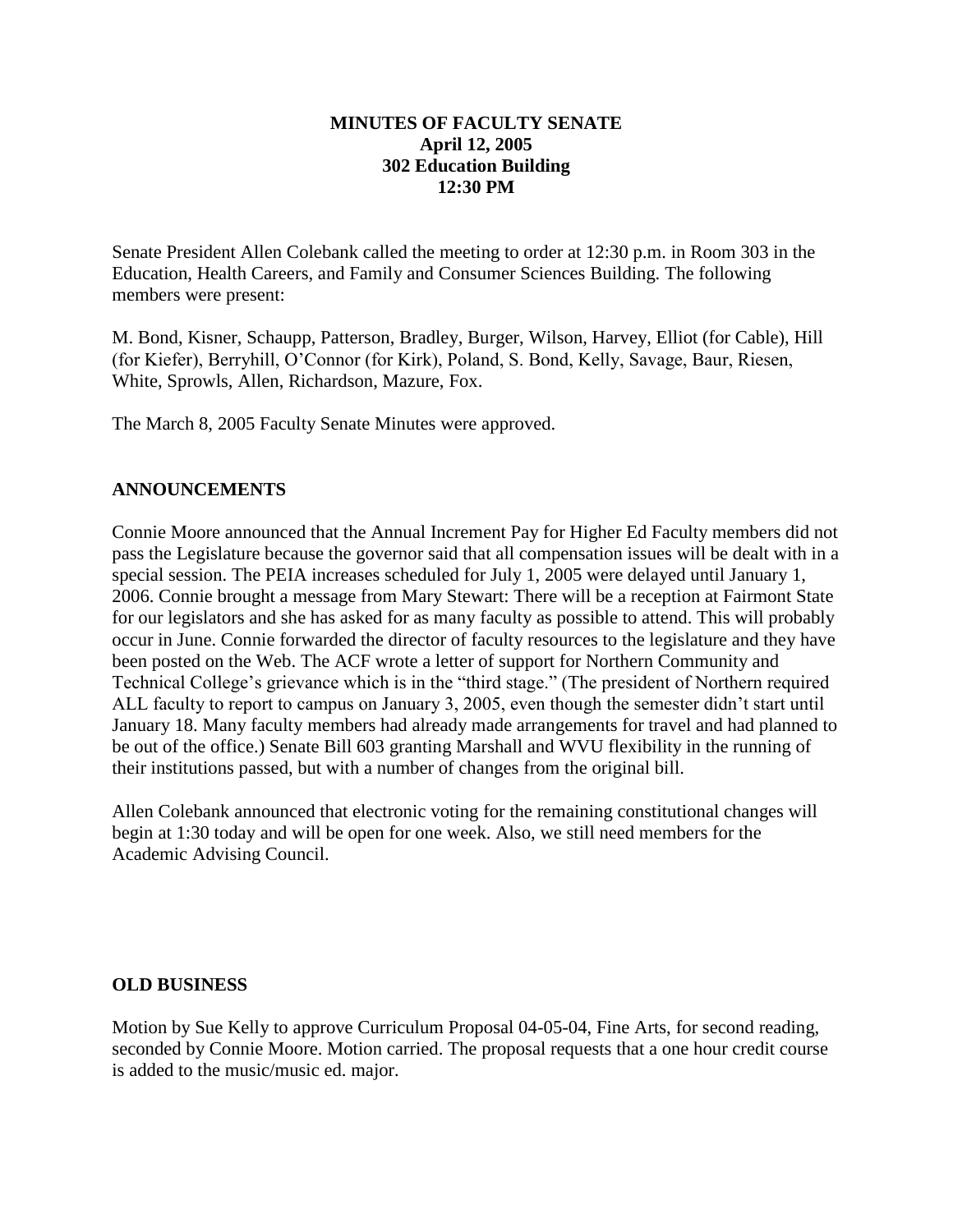Motion by Andreas Baur to approve the recommendation from the Faculty Welfare Committee to change the Senate meeting times, seconded by Tia Richardson. After discussion, the meeting time was amended to be on Tuesday from 3-5pm. Motion carried. Implementation will not take place until Spring 2006 to allow senators to adjust their teaching schedule.

Motion by Sharon Bond to approve appointment of the Senate/Assembly Web-Based Committee Directory/Webmaster Position for second reading, seconded by Rick Harvey. Motion carried. This proposal institutes and maintains a web-presence to provide information regarding meeting, schedules, minutes, committee members, and committee accomplishments. Discussion revolved on how this will be implemented. WebCT was mentioned as one possibility. The proposal also mentions that the person who maintains this website will be a member of the Executive Committee. The question was raised as to whether this would be changing the membership of the Executive Committee and therefore be a change in the Senate Constitution. This would have to pass by a 2/3 majority and then be passed by a 2/3 majority of the faculty, if we were changing the Constitution. It was decided that we passed the "spirit" of the proposal and that it would be more closely examined at a later time concerning actual implementation.

Motion by Tia Richardson to approve the procedures for Faculty Appointments to Committees for second reading, seconded by Connie Moore. This proposal requires that all faculty assignments to committees at the University level be approved by the Senate. There was a great deal of discussion on this issue. Would the Committee on Committees do some of this work? Would Committee on Committees become an all-year committee? Would faculty members use the current form for choosing the committees they would like to serve on? (Those distributed by the Committee on Committees.) Should we have more of the committees listed, especially those that are not standing committees of the senate? Would all faculty appointments be made with help from the Committee on Committees? The administration had two concerns: The timeliness of the choices may be an important consideration. The administration would like to have some choice in the personnel that are on some of the committees. Further discussion—The proposal may have to be "reworded" or "adjusted". How do we get the committees populated? Having a process for choosing members of committees would be helpful. We probably should turn this into legislation for the Faculty Constitution (Senate?). Issues for the legislation: 1. How to choose members, 2. Who they are 3. The process of choosing members for committees.

It was decided that "the Senate should have the ability to assign people to any committee." Secret ballot waived (Baur/S. Bond)

The proposal with the following amendment passed unanimously: (M. Bond/Kisner) "This proposal will be returned to the Faculty Welfare Committee to develop the procedures of the proposal. They will work with the President Bradley, Provost Patterson, and the Committee on Committees."

Motion by Sharon Bond and seconded by Baur to approve the Policy Review Committee for second reading. Discussion ensued as to whether this requires a change in the constitution. Should an independent committee be formed to carry out these duties? The proposal passed with two dissenting votes.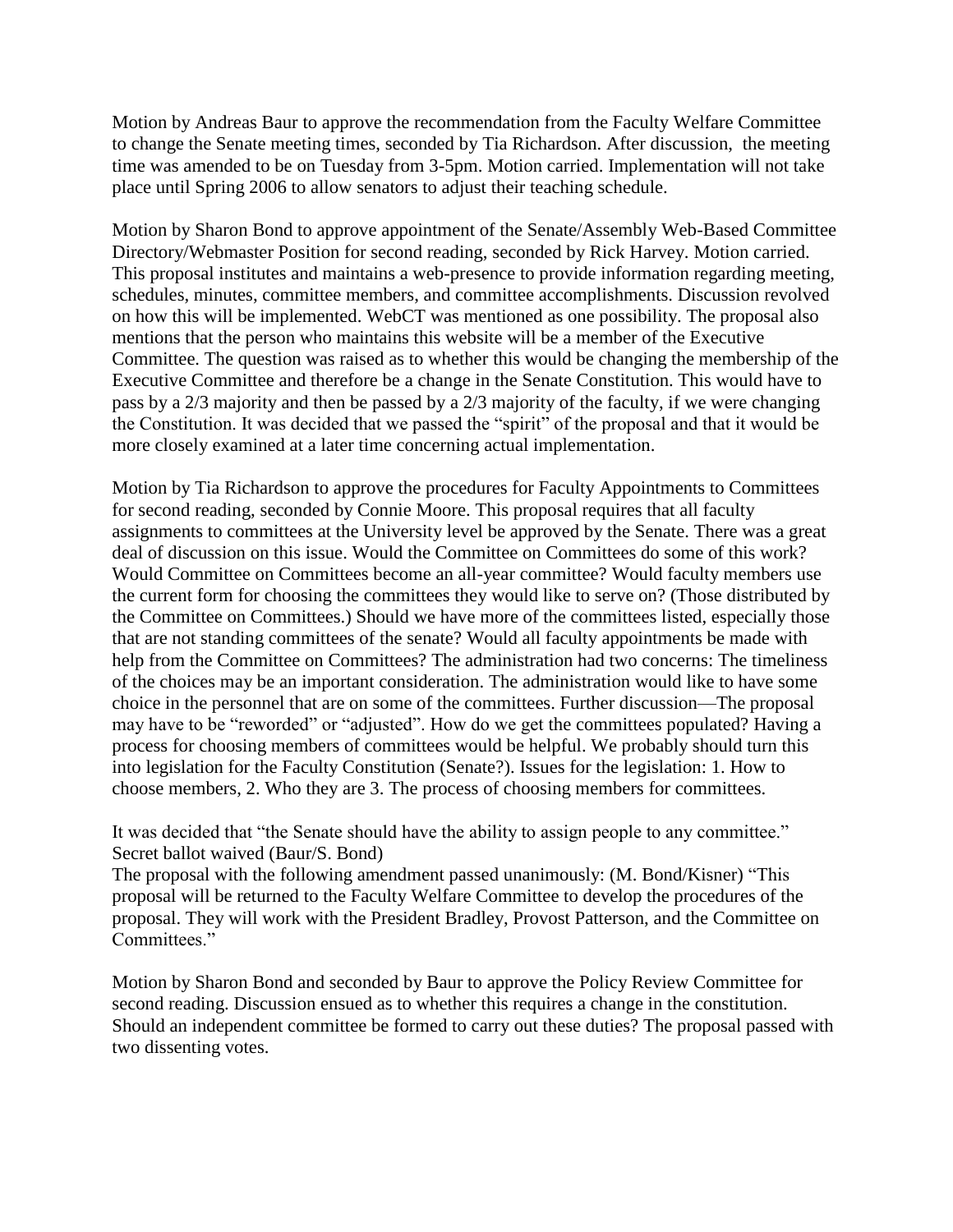Motion by Riesen and seconded by Baur to table the Campus Printing and Computer Use Committee. Discussion revolved around the fact that we have a Computer Advisory Committee and we are not sure what we should do concerning this proposal. It was recommended that we invite the new CIO for Technology to the next meeting to discuss this proposal and the current Computer Advisory Committee. Motion to table passed unanimously.

## **NEW BUSINESS**

Three curriculum proposals were introduced for first reading. 04-05-06 (Science and Technology) changes the number of Intermediate Algebra from Math 1111 to Math 1100. 04-05- 07 (Fine Arts) proposes to reduce the music minor requirements from four to two semesters of Functional Piano classes. 04-05-08 (Science and Technology) creates a new course, SCIE 1103 Science That Matters I, 4 credits. The course has been offered as SCIE 1199 for three semesters. Motion by Poland and seconded by Bond to combine the three curriculum proposals into a single vote to accept for first reading. The motion passed unanimously.

A motion by Riesen and seconded by M. Bond to suspend the rules in order to consider 04-05-06 for second reading. Rationale was given as this is only a change in the number to better reflect the status of the course as not counting for liberal studies credit. It was further noted that beginning Fall 2005-06, the course would belong to the C & TC. Motion passed. Motion by Moore and seconded by Richardson to accept 04-05-06 for second reading. Motion to waive secret ballot was passed. The motion passed unanimously.

The reports of the Student Hearing Board, Financial Aid, International Education and the Library Committees were accepted as presented.

The Institutional Testing Committee asked to have its name changed to "Internal Review Board" within its report. It was decided that this would require two readings to accept the committee report. Motion by M. Bond and seconded by Schaupp to accept the committee report for first reading. The motion passed unanimously.

The Athletic Committee report contained the recommendation that "Athletes be given preference in scheduling courses equivalent to the preference given to seniors, Post-Grads, Honors, and Disabled students." This report was deemed to require two readings to be accepted as presented. Motion by Berryhill and seconded by Harvey to accept the report for first reading. The rationale for the proposal included: there are limited facilities for our sports teams, we have three different teams trying to use the same field and this requires difficulty in scheduling practices AND schedules. There are approximately 280 athletes that would be affected. The motion to accept the report for first reading passed unanimously.

Motion by M. Bond and seconded by Moore to accept the following as members of the Nominating Committee for Faculty Senate Officers: Harvey (chair), Kiefer, Kirk, Allen, Kelley.

Meeting adjourned at 1:35.